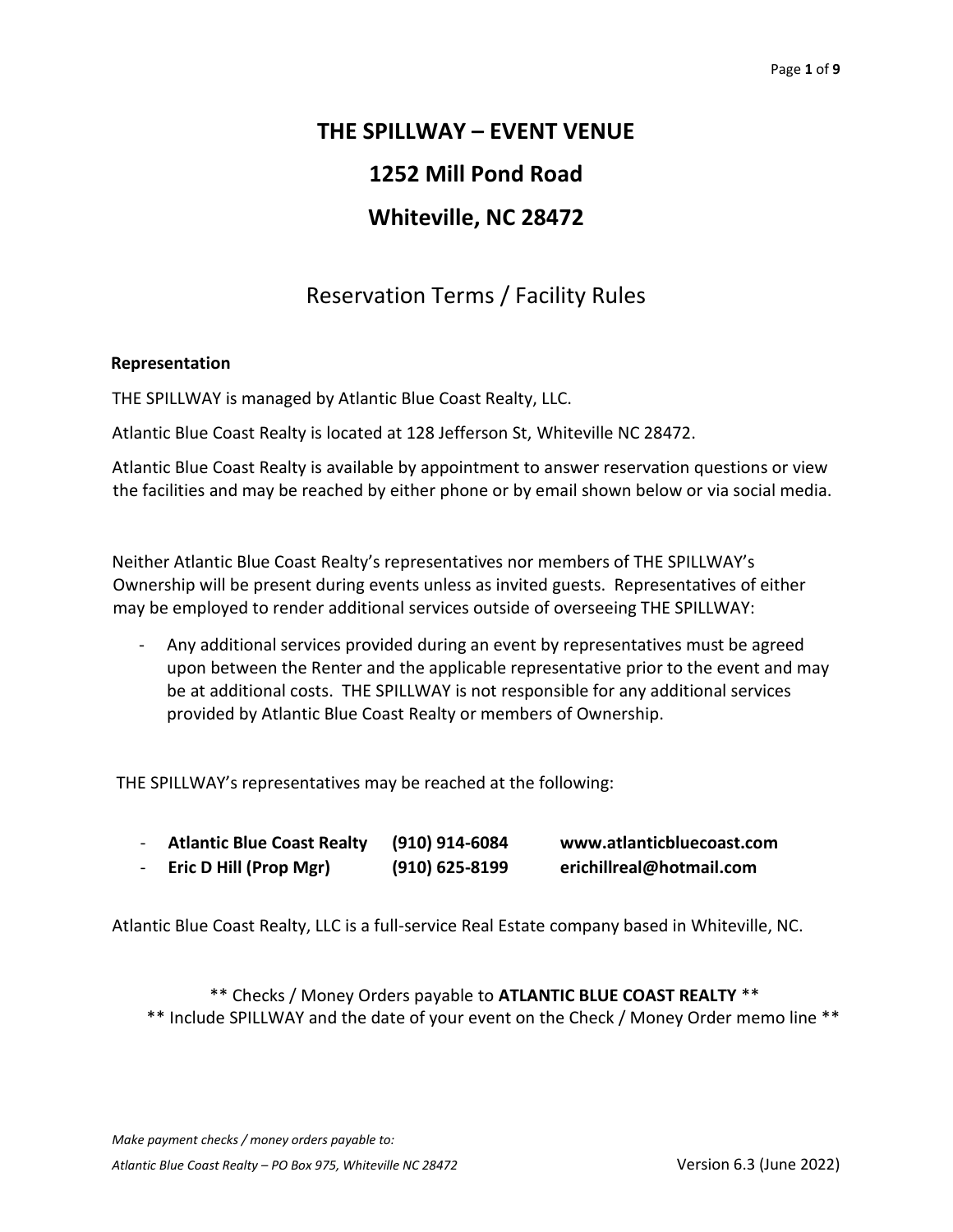## **Reservations / Availability**

THE SPILLWAY is available to reserve on a "first come, first serve" basis. Dates may be reserved with completion of this reservation contract and submission of deposits or other applicable payments. There will be no "hold the date" arrangements. NO EXCEPTIONS.

Requests for reservations less than five (5) days prior to event date may be subject to additional "last minute" reservation fees, as defined in the *Reservation Rates* section below.

Reservations may be made by contacting Atlantic Blue Coast Realty.

#### **Reservation Rates**

- $Monday Thursday:$ \$300.00
- Friday Saturday: \$700.00
- Sunday: \$600.00
- Holiday rates may vary
- "Last Minute" Reservation additional fees:
	- o requests made less than 5 days prior to event: 25% of *total* reservation cost
	- $\circ$  \*\*\* THE SPILLWAY reserves the right to deny "Last Minute" reservations due to a number of reasons including, but not limited to: availability of a member of the Management Company or an Owner to meet with requesting party, readiness of the facility for the requested type of event (inside or outside), time to ensure that requested type of event is appropriate for the facility, etc

Contact Eric D Hill at (910) 625-8199 to discuss multi-day rates and business event pricing.

#### **Deposits for Damages & Cleaning**

A refundable deposit of \$100.00 must be received along with the *Reservation Request Form*. The deposit will be returned within fifteen (15) business days after the end of the event – after a walkthrough inspection has been completed by a member of the Management Company or the Owners and after any further excessive cleaning or damage issues have been acceptably addressed. If damages to the facility exceed the amount of the deposit being held, the Renter shall be liable.

Deposits are \$100.00 per reservation, regardless of single or multiple days reservation.

Deposit amounts DO NOT apply towards the event's reservation cost since they are refundable.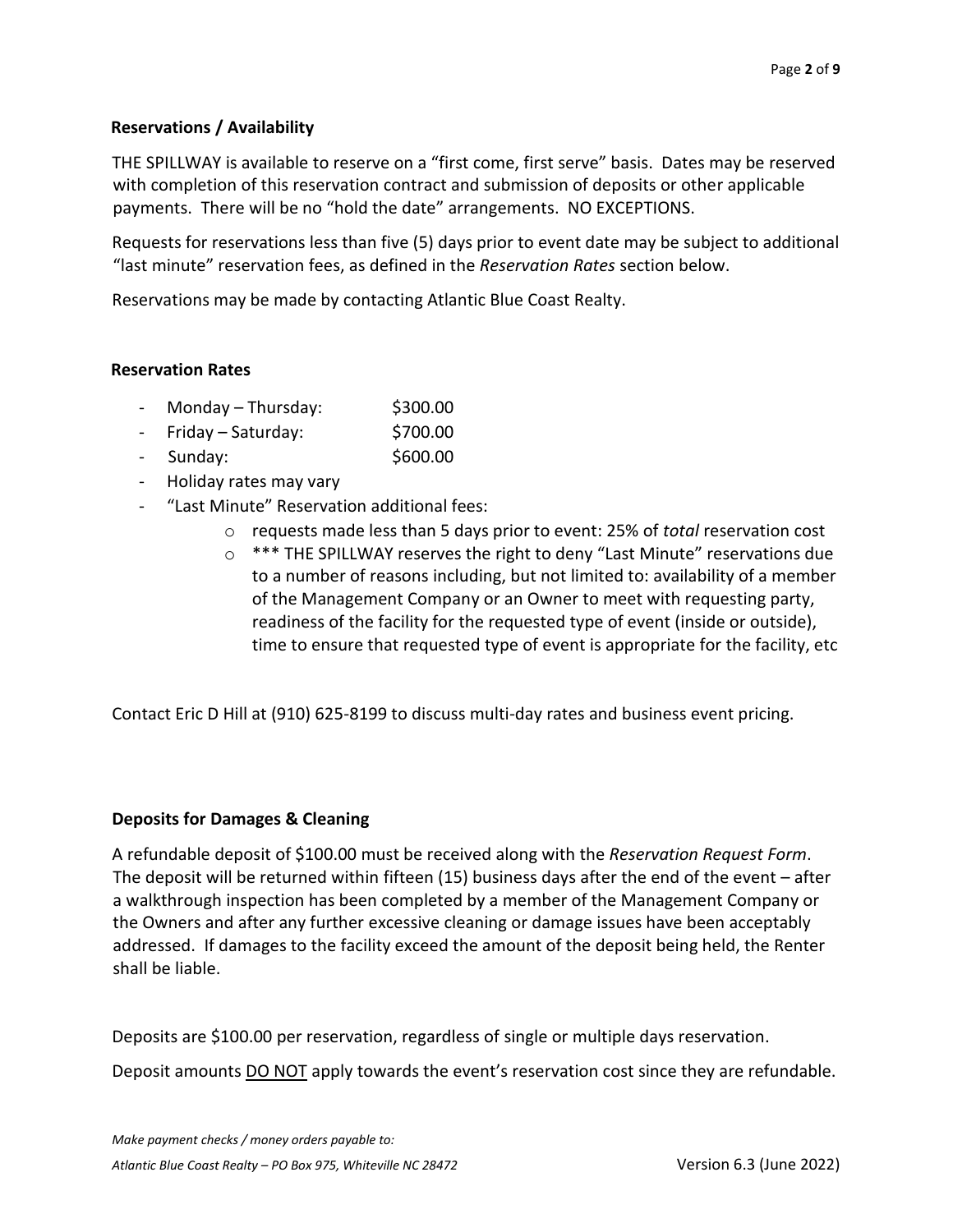## **Cancellation / Termination / Rescheduling / Refunds**

Cancellations or Rescheduling reservations may result in the following fees and/or forfeitures:

- Cancellation more than 30 days after reserving = forfeit 100% of *deposit*
- Cancellation less than 15 days before event = forfeit 100% of ALL previously paid money
- Rescheduling more than 15 days prior to event = no fee
- Rescheduling less than 15 days prior to event = forfeit of *deposit* from original reservation, a new deposit will be required for the new date

\*Any reservation may only be rescheduled ONCE. If a second reschedule is requested, it will be treated as a *cancellation* of the original reservation and forfeit 100% of the *deposit*. The new date will be considered a new reservation and will require a new deposit and a newly completed reservation agreement.

THE SPILLWAY reserves the right to terminate a reservation due to any of the following:

- The venue is unusable due to circumstances beyond the control of THE SPILLWAY o 100% refund will be issued within 15 business days
- It is determined, after the reservation has been set, that the Renter or someone within the Renter's party falls under the *Right To Refuse Reservation* terms shown below
- It is determined, after the reservation has been set, that the Renter or someone within the Renter's party has previously broken any of the rules, as defined in the Rules section

Termination of reservations based on the above may result in forfeiture of all paid money.

Refunds will be issued within fifteen (15) business days of Cancellations / Terminations.

## **Inclement Weather**

In the event of extreme inclement weather, such as a hurricane, the Management Company will make reasonable efforts to accommodate a *rescheduling* of the event and waiving of the rescheduling fees noted above. In general, THE SPILLWAY will consider it to be extreme inclement weather if local schools / government offices must also be shut down. Therefore, for example, a simple thunderstorm and rain on the day of a planned outside wedding will not be considered extreme inclement weather and will not qualify for waiving of rescheduling fees.

Event hosts wishing to *cancel* an event due to inclement weather, as opposed to rescheduling, may be subject to cancellation fees listed above.

THE SPILLWAY shall not be held responsible for any expenses owed to other parties, such as lost deposits and/or rescheduling fees due to caterers, bands, decorators etc because of inclement weather reschedulings.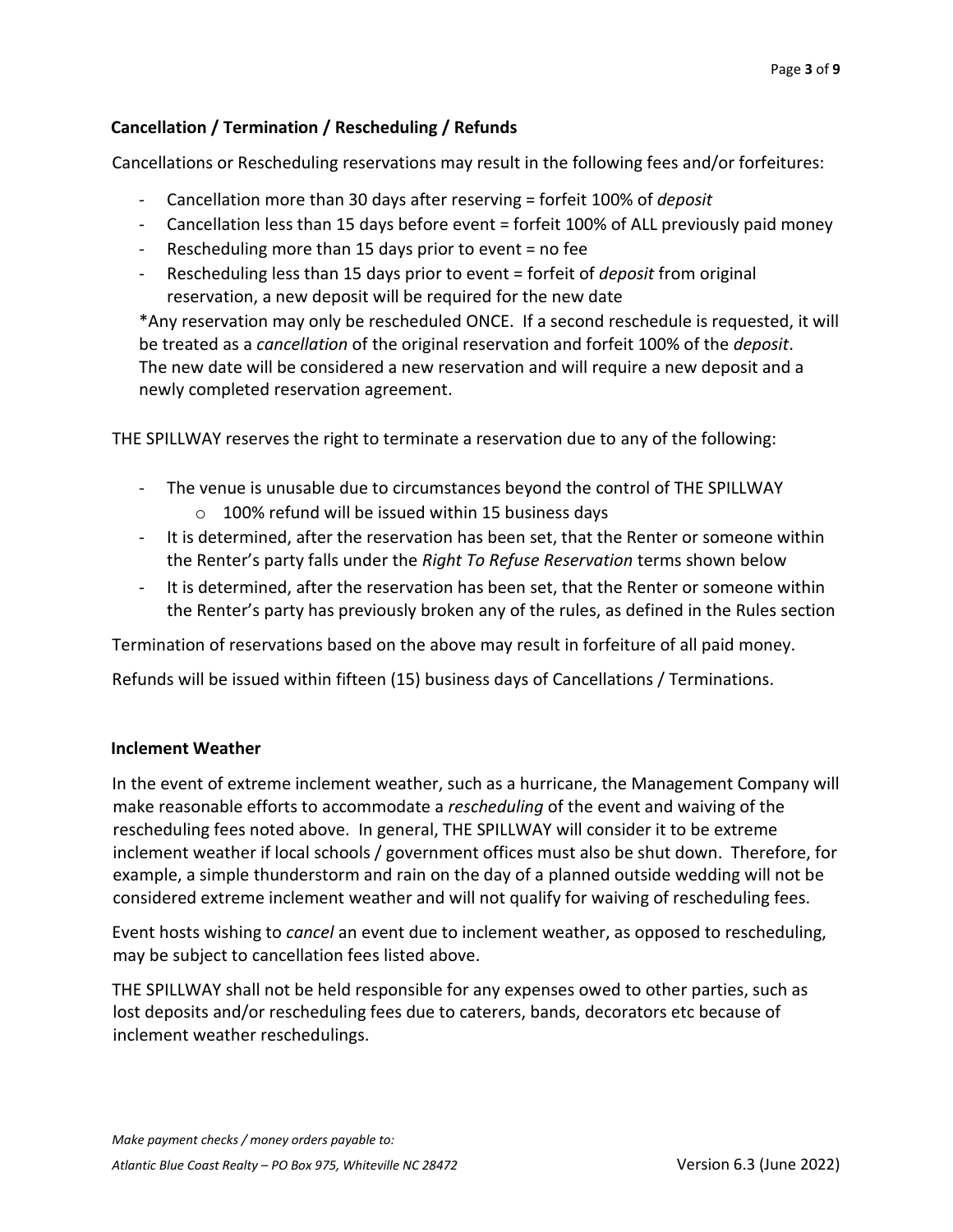## **Right to Refuse Reservation**

The Management Company and/or Owners of THE SPILLWAY reserve the right to refuse requests for reservations based on any one or more of the following:

- The space is not suitable for the type of event being requested
- The Renter is not willing and/or able to agree to ALL terms of this document
- The Renter has repeatedly made and then cancelled / rescheduled reservations
- The Renter has unsatisfied / outstanding bills with THE SPILLWAY, the Management Company or Owners from previous business transactions
- The Renter or any member of the Renter's proposed party has previously broken any of THE SPILLWAY's rules, as defined in the Rules section
- The event will violate local, county, state or federal laws or ordinances
- The event presents high risks to cause damages to THE SPILLWAY's facilities

\*\* The Management Company and/or Owners of THE SPILLWAY reserve the right to refuse requests for reservations based on other reasons not listed above. These reasons will be made clear to the Renter at the time the decision is made to refuse the reservation.

## **Decorators**

It is the responsibility of the Renter to ensure that decorating services follow all rules set in the Rules section of this document. Any damages caused by decorating services will be the responsibility of the Renter to remedy, whether by satisfactory repair or by payment.

It is also the responsibility of the Renter to confirm the time that the decorating service will need to 1) set up prior to the event and 2) clean up after the event. This time must fall within the agreed upon reservation time with THE SPILLWAY. Any extra time needed before or after the scheduled event must be approved by THE SPILLWAY Management Company or Owners and may require additional payment.

## **Catering Services**

See separate *Catering Instructions* information page for use of catering services. It is the renter's responsibility to provide a copy of the catering instructions to the caterer.

## **DJ / Photographer / Audio-Visual Services**

Although some equipment is available on site, it is the responsibility of the service professional to confirm compatibility and/or function. THE SPILLWAY shall not be held responsible for damages to the service professional's own equipment while in use at the venue.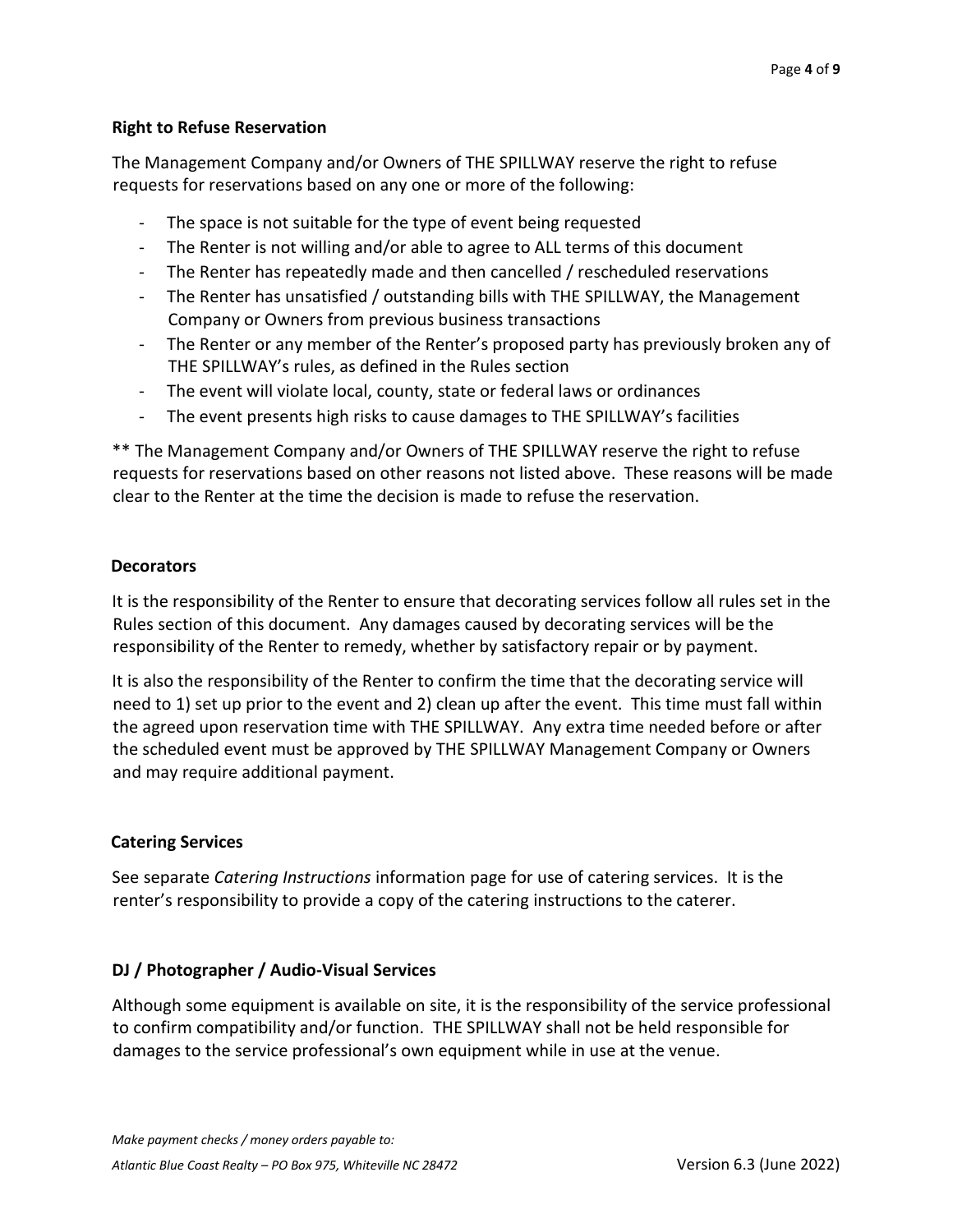## **Rules**

## Smoking at THE SPILLWAY

- Smoking is NOT allowed, under any circumstances, inside the building or on the deck of THE SPILLWAY. The Renter is responsible for instructing anyone smoking inside the building or on the deck to immediately move to the designated areas for smoking. Individuals smoking on the grounds of THE SPILLWAY must dispose of butts and other trash in a proper manner – DO NOT throw them on the ground or in the pond.

## Decorations

- No nails, screws, staples, tapes or any other adhesives may be used to attach decorations to any surface of THE SPILLWAY – inside or outside.
- Thumbtacks or pushpins may be used in limited designated spaces.
- No decorations may be attached to the ceiling by any means, NO EXCEPTIONS.
- Balloons, banners, streamers, signs or other decorations may be tied to door knobs, posts, tables, chairs or other secure surfaces. They may NOT be tied to light fixtures.
- Decorations that are tied down must be done so with ribbon, pipe cleaners, yarn or some other soft material that will not scratch or otherwise damage surfaces.
- If flowers, plants or any other floral arrangements are to be used as decorations, each must have an appropriately sized saucer or plate underneath to protect surfaces from dripping water, scratches or any other damage.
- The Renter is responsible for delivery, set up and removal of all decorations or other items not supplied by THE SPILLWAY. The Renter is responsible for the proper care of items that are supplied by THE SPILLWAY during the scheduled event.

## Candles

- Votive, pillar and taper candles of modest size may be used for decorating inside the building and outside on the deck under the following circumstances
	- $\circ$  Larger candles and their intended locations must be approved by THE SPILLWAY Management Company or Owner prior to the event
	- o Candles must be contained inside appropriate holders or globes
		- Candles with flames may NOT be used inside of decorative bags or other flammable enclosures anywhere on THE SPILLWAY property
		- Luminaries must be battery operated
	- o Candle wicks must be lower than the opening of the holder or globe
	- $\circ$  Candles used inside must also be placed on top of appropriate tiles, saucers, plates or mirrors to protect surfaces from melting wax
	- o NO candles may be used in restrooms or the hallway (except battery operated)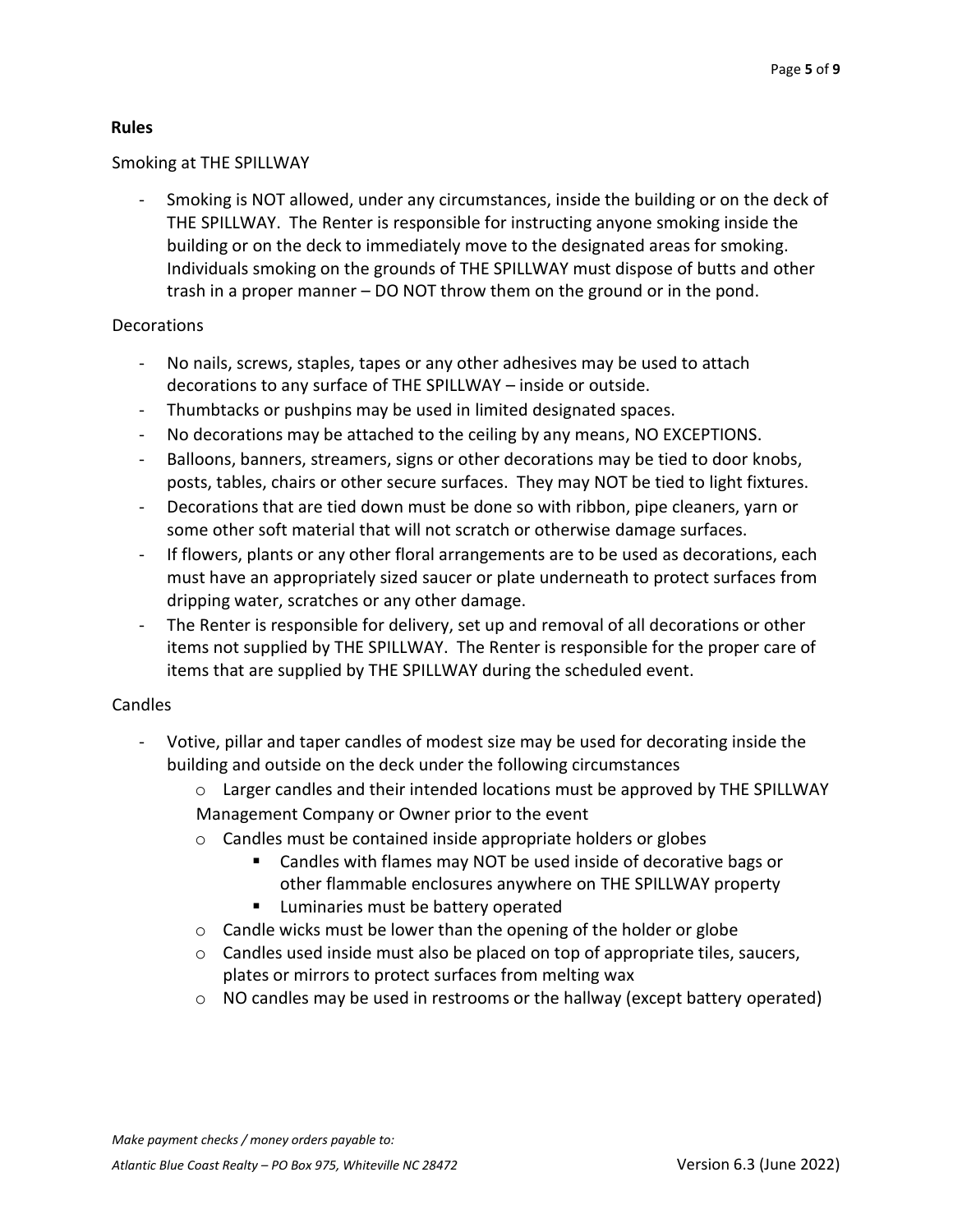## **Rules (continued)**

#### Heat & Air Conditioning

- The heating and air conditioning systems MAY be adjusted by the Renter or any individual designated by the Renter under the following stipulations:
	- o Covering or blocking air vents with decorations, furnishings, boxes or other supplies may negatively impact the system's functionality and is prohibited
	- $\circ$  Leaving doors open for extended periods of time during set up or the event itself may also limit the system's ability to maintain a comfortable temperature
	- $\circ$  The heating and air conditioning thermostats may NOT be adjusted in an effort to counter the heat or air lost while lift doors are open during events
- After the completion of the event, it is the responsibility of the Renter to set both thermostats to the following, depending on the time of year:
	- o November March > system "heat" > fan "auto" > temp 60°
	- o April October > system "cool" > fan "auto" > temp 80°
- It is strongly advised that the Renter carefully consider the type of event, type of activities (such as dancing) and number of attendees far enough in advance to ensure that the temperatures can be set to comfortable levels during preparations

#### Keys & Security System

- The Renter will be provided a 4-digit key box code and alarm code to access the building during the Renter's reserved time.
- The Renter is NOT permitted to make copies of the key, the Renter or someone designated by the Renter (under the Renter's responsibility) must meet any decorators, caterers or other individuals needing access.
- It is not advised to provide any codes to decorators, caterers or other services.
- The key box code and alarm code provided will only be functional during the reserved time for the event. Access outside of the reserved time, for any reason, must be arranged with the Management Company to avoid tripping the alarm system.

#### Restrooms

- Smoking or burning of candles is NOT allowed in restrooms.
- Some restroom supplies will be available from THE SPILLWAY, however, the Renter may be responsible for any additional supplies for larger groups.
- The Renter is responsible for ensuring the restrooms are left in an acceptable condition after the completion of the event – including all trash being placed in trash cans, personal items removed from counters, lights & fans turned off and toilets flushed.
- Any plumbing expenses that arise because of misuse of the restrooms such as flushing inappropriate (paper towels, diapers, hygiene products etc) items down the toilets – will be charged against the Renter's deposit.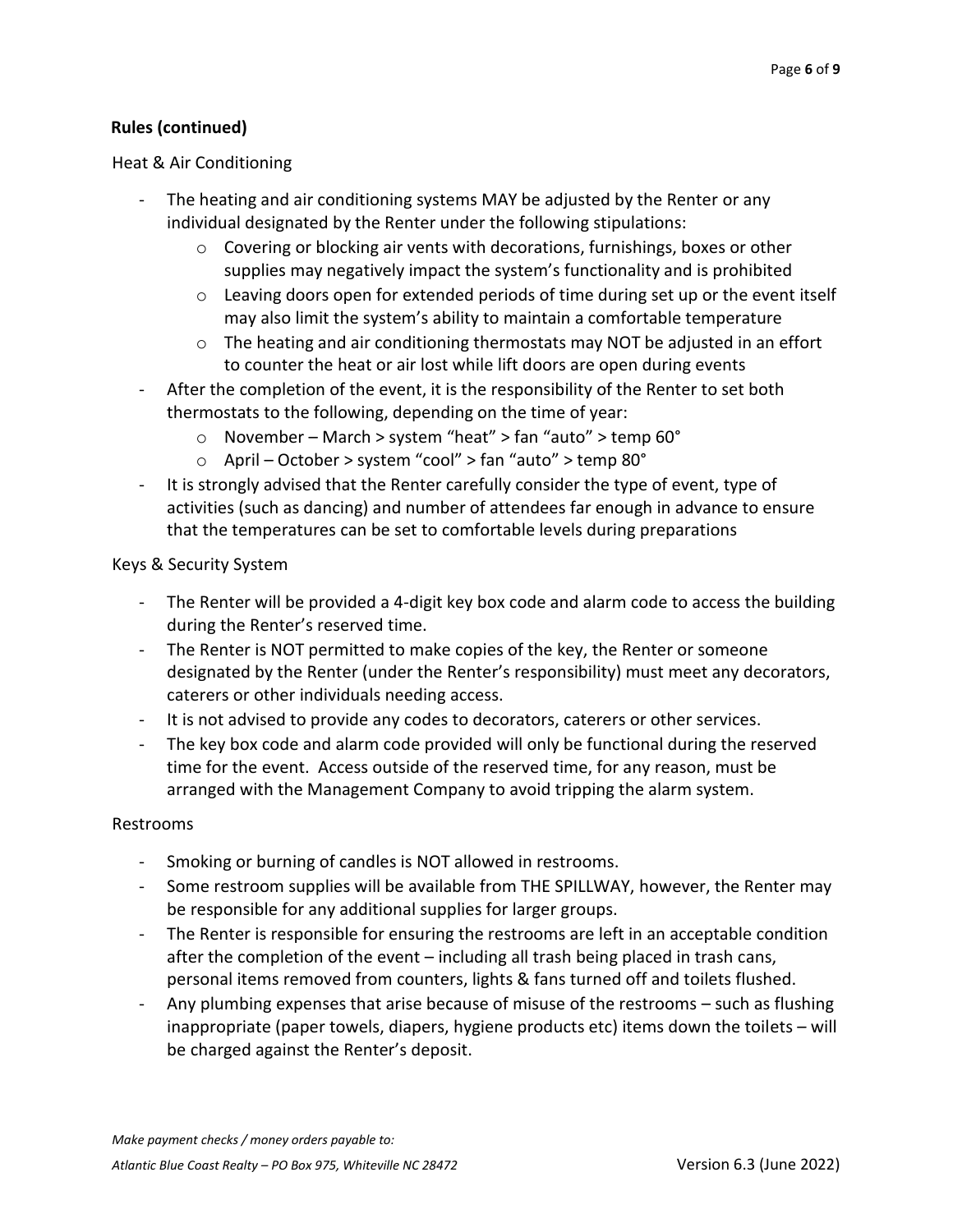## **Rules (continued)**

Supervision of Minors

- Events and activities involving minors must have appropriate supervision at all times.
- Additional supervision is strongly suggested while minors are outside on the deck or around the pond areas of THE SPILLWAY's grounds.
- *Under NO circumstance is the serving of alcohol to under-aged individuals allowed.*

#### Animals

- Animals are not allowed inside or on the grounds of THE SPILLWAY.
- With prior notification to THE SPILLWAY's Management Company or Owner, any service animals properly trained to assist disabled individuals shall be welcome.

#### Parking

- Renters, caterers, decorators and other guests must park in designated areas only.
- Overnight parking is not allowed at THE SPILLWAY unless the Renter has made reservations for multiple dates

## **Alcoholic Beverages & Necessary Permits**

In general, the following regulations are considered when there is a presence of alcohol:

- *Serving* only beer, wine or champagne may not require an ABC permit
- *Selling* or *Brown Bagging* beer, wine or champagne does require an ABC permit
- *Serving, Selling* or *Brown Bagging* spirituous liquors does require an ABC permit

The Renter is responsible for verifying ABC regulations that may apply to the event.

THE SPILLWAY must receive a copy of any applicable ABC permits at least 24 hours prior to the event or no alcohol will be allowed.

## *Under NO circumstance is the serving of alcohol to under-aged individuals allowed.*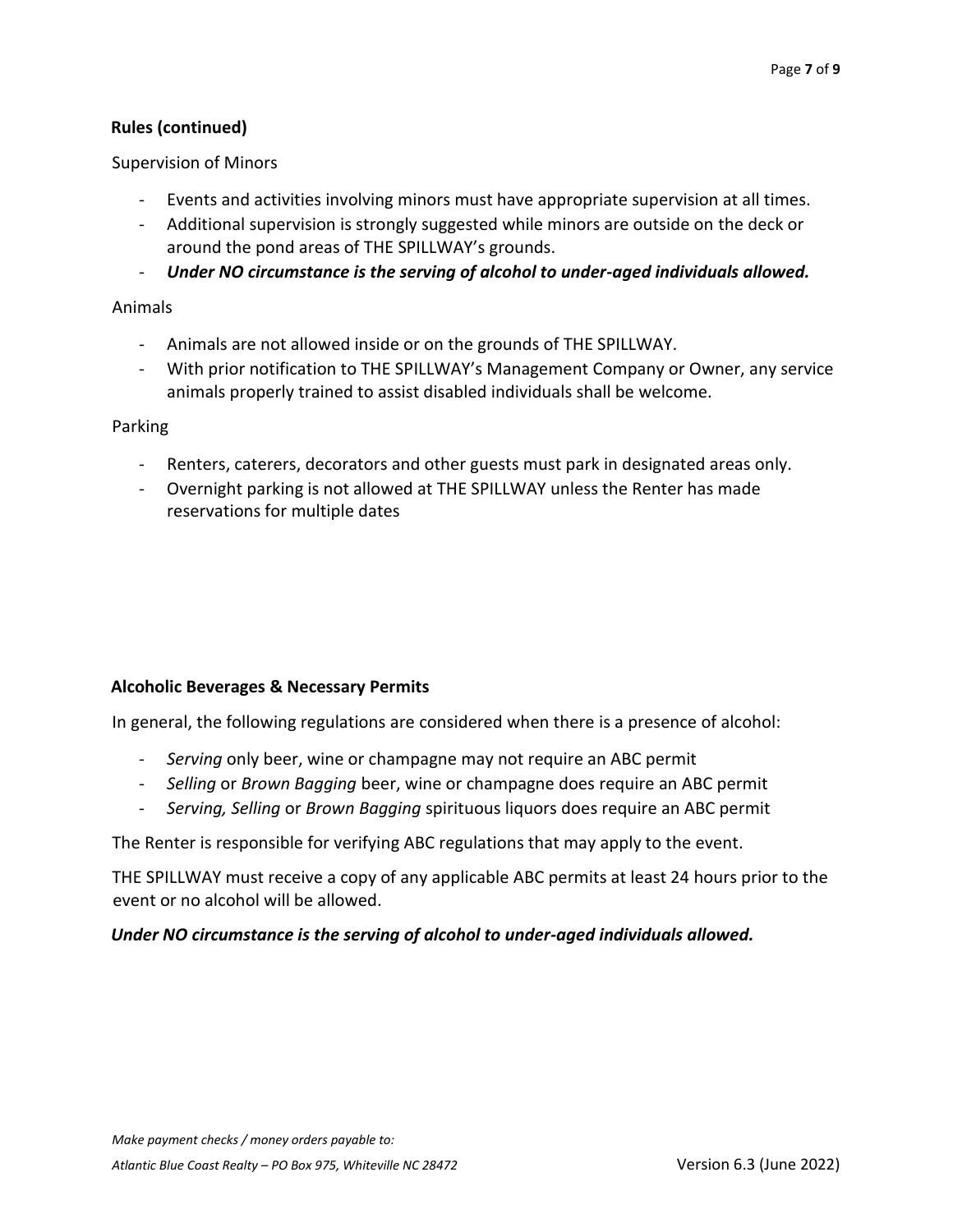## **After the Event**

- See *Heat & Air Conditioning* section above for instructions on setting thermostats.
- All food items must be removed from cabinets, refrigerators, freezers.
- If the Renter or a catering service hired by the Renter used the kitchen area, appliances or other equipment, it is the Renter's responsibility to make sure all parts of the kitchen area are properly cleaned – including spills inside ovens, refrigerators, cabinets etc.
- The Renter is responsible for removal and disposal of all decorations, whether set up by the Renter or a decorating service.
- The Renter is responsible for removing all personal items remaining from the event. It will not be the responsibility of THE SPILLWAY to return personal items to their owners. Any items left behind are subject to being thrown away the day following the event.
- The Renter is responsible for ensuring that restrooms are acceptably cleaned  $-$  this includes lightly wiping down countertops, emptying of small trash cans, flushing toilets and removing any trash left on the floors.
- All chairs and tables rented from THE SPILLWAY are to be wiped down.
- The Renter is responsible for making sure all lights are turned off, doors are locked and that the alarm system is set before leaving THE SPILLWAY. Failure to do so may subject the Renter to liabilities and expenses resulting from break-in or vandalism.
- It is strongly advised that the Renter make a final walk-through before locking the doors.
- See the *Deposits for Damages & Cleaning* section for information on deposit refunds.

## Trash / Garbage Removal

- The Renter is responsible for ensuring that ALL trash is bagged and tied and left in a designated location after the event to allow for THE SPILLWAY's maintenance crew to quickly remove it the following day. This includes emptying of smaller trash cans in the restrooms, serving room, event room etc. Failure to follow this instruction may result in forfeiture of the deposit.
- Use of the on-site large rolling trash cans is permitted.
- THE SPILLWAY does NOT provide trash bags for events.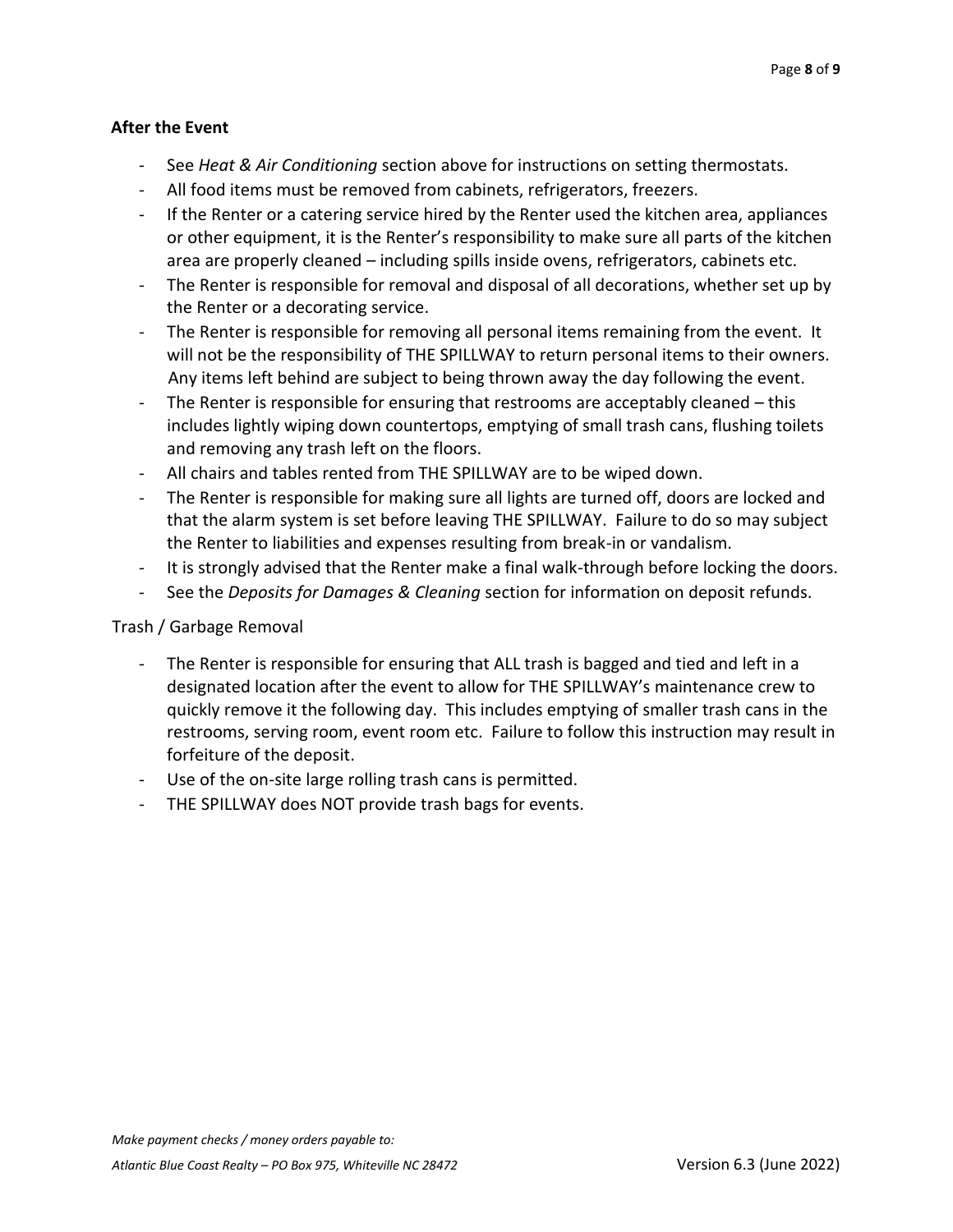## **THE SPILLWAY – EVENT VENUE**

## Catering Instructions

#### **Prior to Event**

- All catering services must be registered and approved with THE SPILLWAY prior to catering any event.
- THE SPILLWAY will not be responsible for receiving delivered catering supplies or equipment prior to an event. Arrangements must be made with THE SPILLWAY's Management Company to deliver or remove supplies or equipment before or after the event's contracted reservation time.
- Catering vehicles must park in designated locations to be determined between the Renter and THE SPILLWAY's management representative based on the event type.
- See the *Alcoholic Beverages & Necessary Permits* section in the Rules if the catering service will be providing alcoholic beverages at the event.

## **During the Event**

- Preparation of food must be limited to the kitchen area or the serving room. Buffet tables will be allowed in the event room under the following terms:
	- o Buffet tables must be in good condition and free from leaks
	- o Buffet tables may not have heating elements
	- o Buffet tables requiring grease traps are NOT allowed in the event room
- Catering services are responsible for removing their own trash from the property

## **After the Event**

- Remove all food and supplies from and wipe out all appliances and cabinets
- Clean all counters and sinks and floor areas in preparation areas
- Remove all catering garbage especially bags that may contain liquids

\*\* The Renter is responsible for the caterer's following of instructions and could be held liable for any damages or other issues that may arise from a caterer's services.

It is also the responsibility of the renter to confirm the time that the catering service will need to 1) set up prior to the event and 2) clean up after the event. This time must fall within the agreed upon reservation time with THE SPILLWAY. Any extra time needed before or after the scheduled event must be approved by THE SPILLWAY Management Company or Owners and may require additional payment.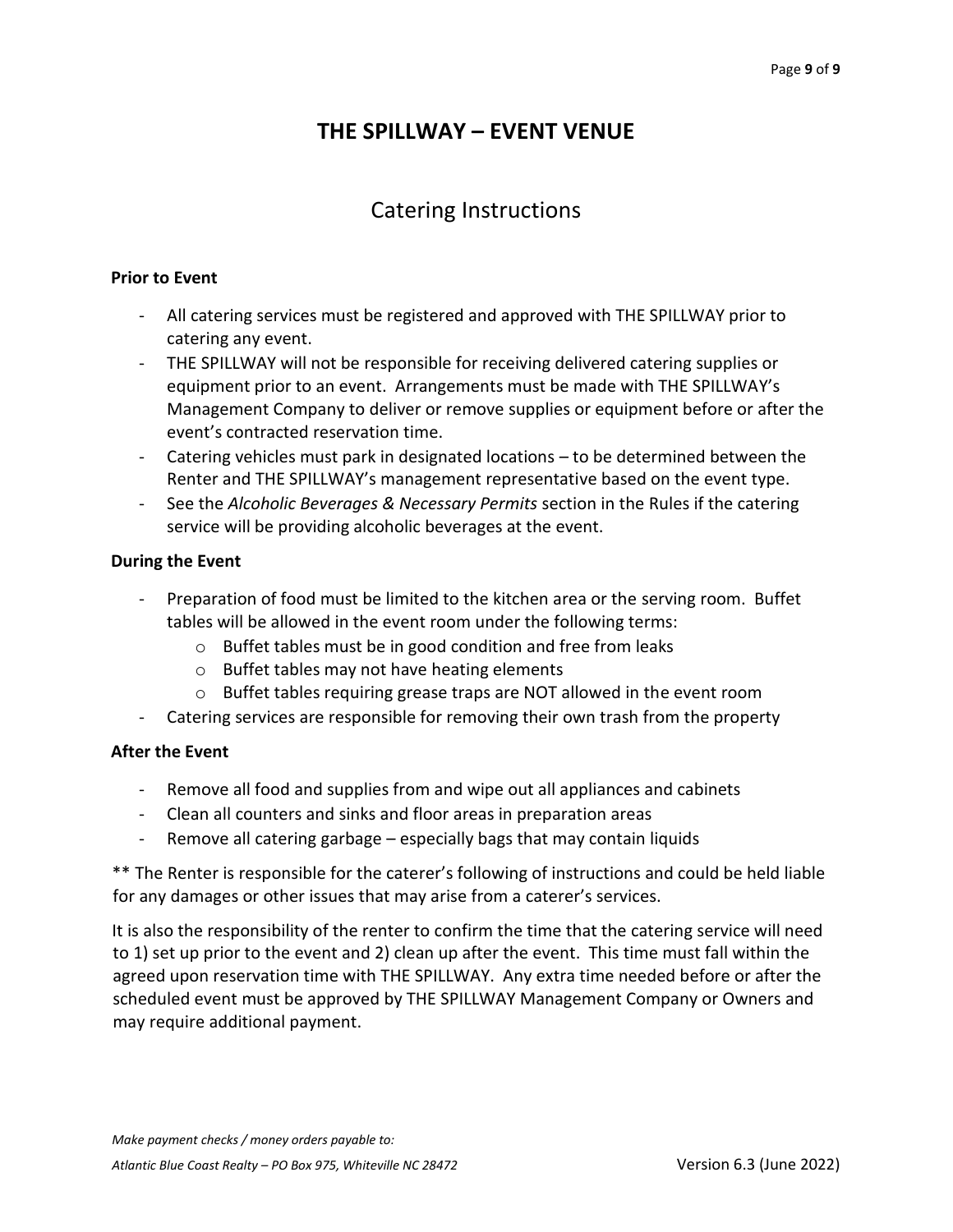# **THE SPILLWAY – EVENT VENUE**

1252 MILL POND ROAD, WHITEVILLE NC 28472

## Reservation Request Form

Please complete the following to request a reservation at THE SPILLWAY.

| Name:                    |                     |            |                                                                                                                                         |                |                           |                              |              |
|--------------------------|---------------------|------------|-----------------------------------------------------------------------------------------------------------------------------------------|----------------|---------------------------|------------------------------|--------------|
| Phone Number:            |                     |            |                                                                                                                                         |                |                           |                              |              |
| eMail Address:           |                     |            |                                                                                                                                         |                |                           |                              |              |
| <b>Mailing Address:</b>  |                     |            |                                                                                                                                         |                |                           |                              |              |
|                          |                     |            |                                                                                                                                         |                |                           |                              |              |
|                          |                     |            |                                                                                                                                         |                |                           |                              |              |
|                          | Type Of Event: ____ |            |                                                                                                                                         |                | Expected # Of Guests: ___ |                              |              |
|                          |                     |            |                                                                                                                                         |                |                           |                              |              |
|                          |                     |            | DATE(S) OF EVENT - Fill In All Dates By The Corresponding Days                                                                          |                |                           |                              |              |
| Mon                      | $\prime$            | $\sqrt{2}$ | \$300                                                                                                                                   | Fri            | $\prime$                  | T                            | \$700        |
| Tues                     | Τ                   | $\prime$   | \$300                                                                                                                                   | Sat            | $\overline{I}$            | $\prime$                     | \$700        |
| Wed                      | $\prime$            |            | \$300                                                                                                                                   | Sun            | $\prime$                  |                              | \$600        |
| <b>Thurs</b>             |                     |            | \$300                                                                                                                                   |                |                           |                              |              |
|                          |                     |            |                                                                                                                                         |                |                           |                              |              |
| <b>Catering Service:</b> |                     |            | Will Event Include Alcohol? [ ] Yes [ ] No                                                                                              |                |                           | ABC Permit Required? [ ] Yes | $\vert$   No |
|                          |                     |            |                                                                                                                                         |                |                           |                              |              |
|                          |                     |            | Will You Be Using Our Tables/Chairs?                                                                                                    | [ ] Yes [ ] No |                           |                              |              |
|                          |                     |            | *The Spillway will attempt to provide tables/chairs to accommodate up to 100 guests,                                                    |                |                           |                              |              |
|                          |                     |            | however due to occasional circumstances beyond our control, we are not able to always<br>guarantee exact numbers for every reservation. |                |                           |                              |              |
|                          |                     |            |                                                                                                                                         |                |                           |                              |              |
| <b>Other Notes:</b>      |                     |            |                                                                                                                                         |                |                           |                              |              |
|                          |                     |            |                                                                                                                                         |                |                           |                              |              |
|                          |                     |            |                                                                                                                                         |                |                           |                              |              |

*Make payment checks / money orders payable to:* 

*Atlantic Blue Coast Realty – PO Box 975, Whiteville NC 28472* Version 6.3 (June 2022)